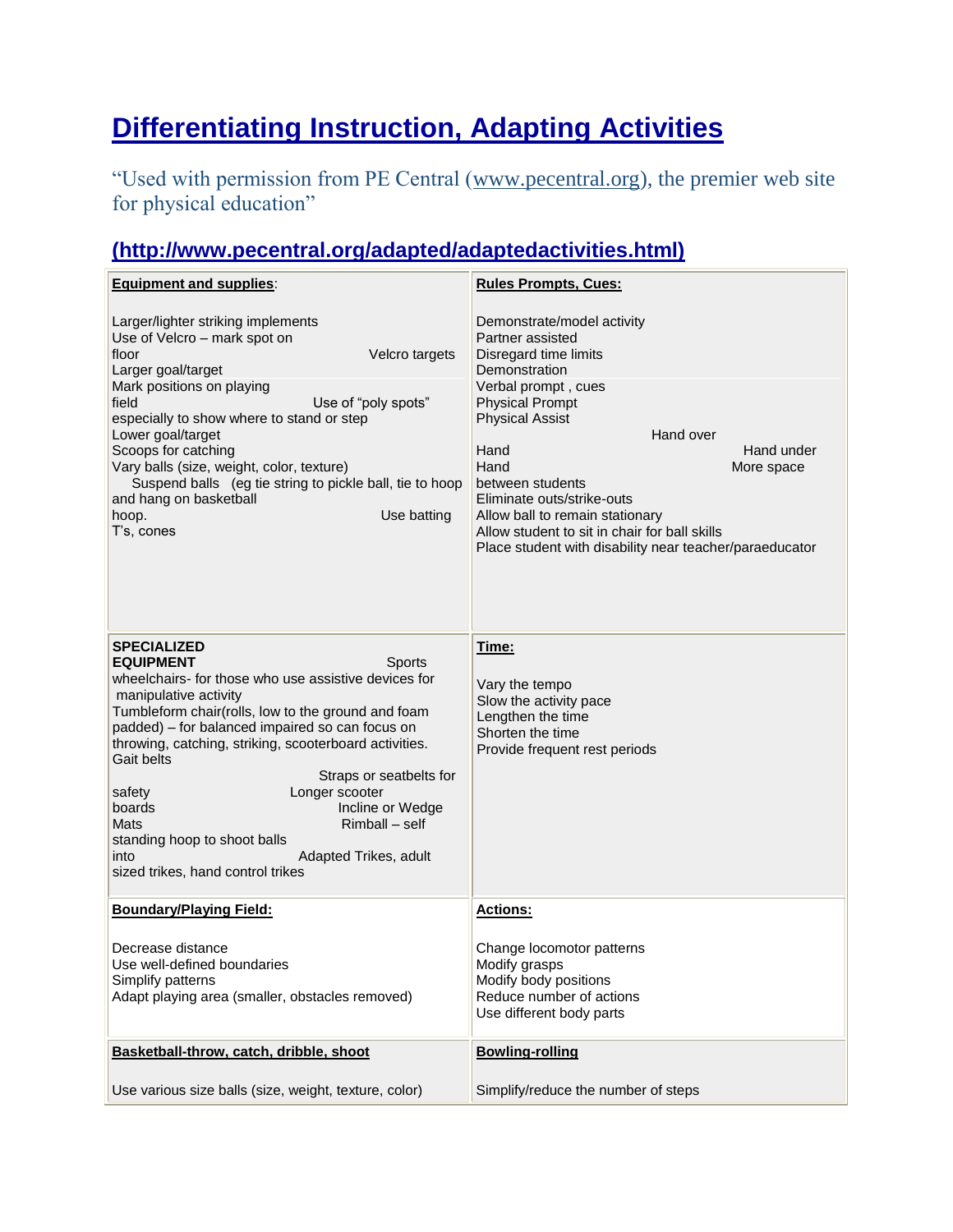| Allow travelling<br>Allow two hand dribble<br>Disregard three second lane violation<br>Use larger/lower goal<br>Slow the pace, especially when first learning<br>If student uses wheelchair, allow him to hold ball on his<br>lap while pushing wheelchair(official rules requires ball<br>to touch the ground after 2 pushes of the chair)                                                                                                                                                     | Use two hands instead of one<br>Remain in stationary position<br>Use a ramp<br>Use handle grip ball<br>Use of switch to activate ball release                                                                                                                                                                                                                                                                                                               |
|-------------------------------------------------------------------------------------------------------------------------------------------------------------------------------------------------------------------------------------------------------------------------------------------------------------------------------------------------------------------------------------------------------------------------------------------------------------------------------------------------|-------------------------------------------------------------------------------------------------------------------------------------------------------------------------------------------------------------------------------------------------------------------------------------------------------------------------------------------------------------------------------------------------------------------------------------------------------------|
| Football - throwing, catching, kicking                                                                                                                                                                                                                                                                                                                                                                                                                                                          | Golf-striking                                                                                                                                                                                                                                                                                                                                                                                                                                               |
| Use softer/colored/larger<br>Colored<br>balls<br>shirts/pennies to designate teams and color code end<br>Reduce<br>zone<br>playing area For those in wheelchairs place kicking tee<br>on mats to elevate ball to foot level.                                                                                                                                                                                                                                                                    | Use a club with a larger head<br>Use shorter/lighter club<br>Use colored/larger balls<br>Practice without a ball<br>Use tee for all shots<br>Shorten distance to hole                                                                                                                                                                                                                                                                                       |
| Soccer - kicking                                                                                                                                                                                                                                                                                                                                                                                                                                                                                | Softball – batting, throwing                                                                                                                                                                                                                                                                                                                                                                                                                                |
| Use walking instead of running<br>Have well defined boundaries<br>Reduce playing area<br>Play three, five, six-a-side soccer<br>If student uses a wheelchair, allow him to hold ball on<br>his lap while pushing the wheelchair.<br>Student in wheelchair may be able to kick ball if foot<br>plates are removed.<br>Use a deflated ball, nerf ball, beeper ball, brightly<br>colored ball, larger ball<br>Use a target that makes noise when<br>hit<br>Color code goals to match team<br>color | Use velcro balls and mitts<br>Use larger or smaller bats<br>Use a batting tee<br>Reduce the base distances<br>Use Incrediballs<br>Shorten the pitching distance<br>If individual is in wheelchair and cannot swing bat, allow<br>them to push ball off ramp, off lap, or from tee<br>Use beeper balls<br>Players without disabilities play regular depth defense<br>Students without disabilities count to ten before tagging<br>out person with disability |
| <b>Ropes-Jumping</b>                                                                                                                                                                                                                                                                                                                                                                                                                                                                            | <b>Racket Sports-striking</b>                                                                                                                                                                                                                                                                                                                                                                                                                               |
| Use hoops<br>Students in wheelchairs roll under turning<br>rope                                                                                                                                                                                                                                                                                                                                                                                                                                 | Use larger, lighter balls<br>Use shorter, lighter racquets<br>Use larger head racquets<br>Slow down the ball<br>Suspend ball<br>Lower the net or do not use a net<br>Use brightly colored balls, beachballs                                                                                                                                                                                                                                                 |
| Swing rope without turning it over                                                                                                                                                                                                                                                                                                                                                                                                                                                              | Hit ball off tee<br>Allow a drop serve                                                                                                                                                                                                                                                                                                                                                                                                                      |
| Step/jump over moving rope                                                                                                                                                                                                                                                                                                                                                                                                                                                                      | Stand closer to net on serve<br>Do not use service court Attach paddle to hand                                                                                                                                                                                                                                                                                                                                                                              |
| Step/jump over stationary rope                                                                                                                                                                                                                                                                                                                                                                                                                                                                  |                                                                                                                                                                                                                                                                                                                                                                                                                                                             |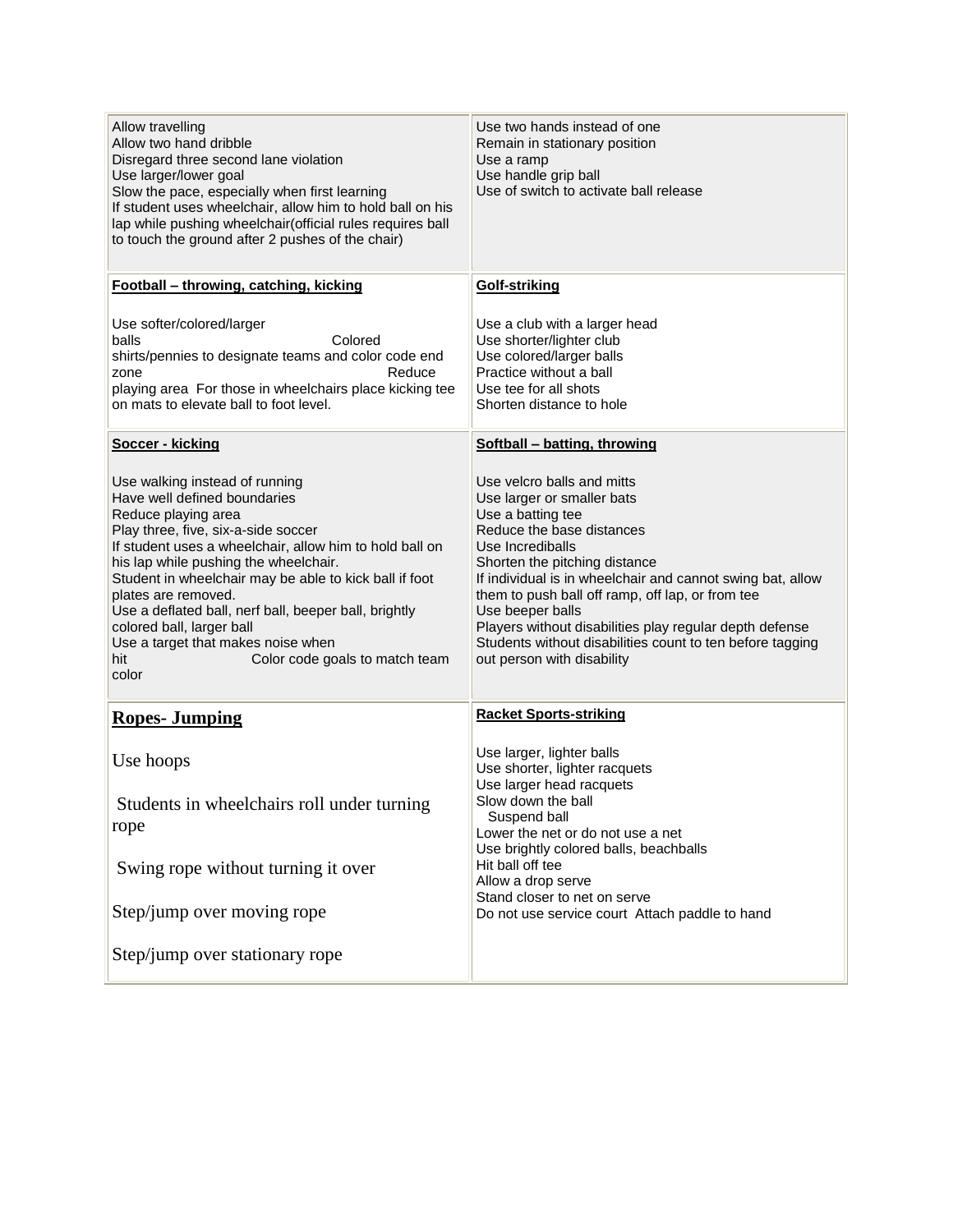| <b>Gymnastics - modifications</b>                                                                                                                                                                                        | <b>Volleyball-striking</b>                                                                                                                                                                                                                                                                       |
|--------------------------------------------------------------------------------------------------------------------------------------------------------------------------------------------------------------------------|--------------------------------------------------------------------------------------------------------------------------------------------------------------------------------------------------------------------------------------------------------------------------------------------------|
| For students with Down's Syndrome $-$ no<br>tumbling unless they have had an x-ray to<br>eliminate the possibility of atlantoaxial<br>instability.<br>Balance beam – use line on floor, tape,<br>bench, low balance beam | Use larger, lighter, softer, bright colored balls<br>Allow players to catch ball instead of volleying<br>Allow student to self toss and set ball<br>Lower the net<br>Reduce the playing court<br>Stand closer to net on serve<br>Allow ball to bounce first<br>Hold ball and have student hit it |
| Uneven Bars - Hang from high bar. Push up<br>on hands on low bar. Flip over low bar.                                                                                                                                     |                                                                                                                                                                                                                                                                                                  |
| Vault – jumping and climbing skills.<br>Standing balance on vault, jump off vault.<br>Eliminate run. Place mats under jump board<br>to decrease distance between board and top<br>of vault.                              | <b>Imbedded goals for some students</b>                                                                                                                                                                                                                                                          |
| <b>Other considerations</b>                                                                                                                                                                                              | Following simple directions $-$ sit, stand                                                                                                                                                                                                                                                       |
| May need to minimize loud noises and music<br>- provide a quieter location, turn music<br>down, use noise muffling head phones,<br>earplugs.                                                                             | Following two and three step directions<br>Waiting for turn                                                                                                                                                                                                                                      |
| Allow for skill development versus game<br>play                                                                                                                                                                          | Greetings – hello, good bye<br><b>Standing in Line</b>                                                                                                                                                                                                                                           |
| Run modified games at same time                                                                                                                                                                                          | Mirroring actions                                                                                                                                                                                                                                                                                |
| Use of peer partners                                                                                                                                                                                                     | Learn through observation                                                                                                                                                                                                                                                                        |
| Use of peer mentors or teacher aides who<br>register to assist students.                                                                                                                                                 | Repetition of activity – multiple trials<br>Attending to task                                                                                                                                                                                                                                    |
| Keep instruction simple, provide processing<br>time.                                                                                                                                                                     | Asking for help                                                                                                                                                                                                                                                                                  |
| Use of picture cues and schedules                                                                                                                                                                                        | Asking for a break                                                                                                                                                                                                                                                                               |
| Establish a general routine so students know<br>what to expect.                                                                                                                                                          |                                                                                                                                                                                                                                                                                                  |
| May need to create an individual program to                                                                                                                                                                              |                                                                                                                                                                                                                                                                                                  |